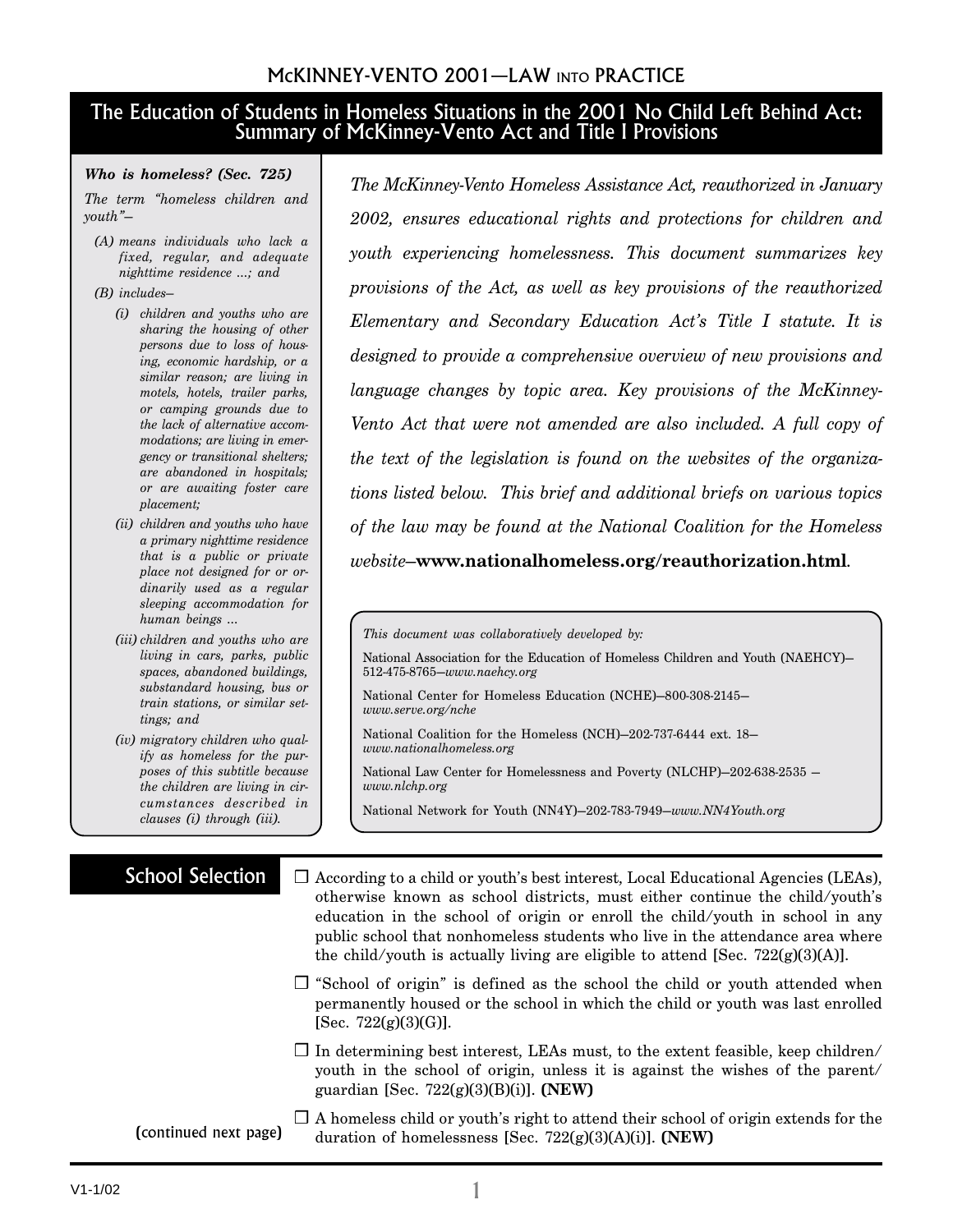|                   | $\Box$ If a child or youth becomes permanently housed during the academic year, he<br>or she is entitled to stay in the school of origin for the remainder of the<br>academic year [Sec. $722(g)(3)(A)(i)(II)$ ]. (NEW)                                                                                                                                                                                                                                                                                                       |
|-------------------|-------------------------------------------------------------------------------------------------------------------------------------------------------------------------------------------------------------------------------------------------------------------------------------------------------------------------------------------------------------------------------------------------------------------------------------------------------------------------------------------------------------------------------|
|                   | $\Box$ Children and youth who become homeless in between academic years are en-<br>titled to attend their school of origin for the following academic year [Sec.<br>$722(g)(3)(A)(i)(I)$ ].                                                                                                                                                                                                                                                                                                                                   |
|                   | $\Box$ If the LEA sends the child/youth to a school other than the school of origin or<br>the school requested by the parent or guardian, the LEA must provide written<br>explanation to the parent or guardian, including the right to appeal under the<br>enrollment disputes provision (see below) [Sec. $722(g)(3)(B)(ii)$ ]. (NEW)                                                                                                                                                                                       |
|                   | $\Box$ In the case of an unaccompanied youth, the LEA homeless liaison must assist<br>in placement/enrollment decisions, consider the youth's wishes, and provide<br>notice to the youth of the right to appeal under the enrollment disputes provi-<br>sions (see below) [Sec. $722(g)(3)(B)(iii)$ ]. (NEW)                                                                                                                                                                                                                  |
|                   | $\Box$ The choice regarding placement must be made regardless of whether the child<br>or youth resides with the homeless parent or has been temporarily placed<br>elsewhere [Sec. 722(g)(3)(F)]. ( <i>NOTE</i> : the 2001 reauthorization strikes the words<br>"by the parents," which under the previous statute followed the word "elsewhere.")                                                                                                                                                                             |
| <b>Enrollment</b> | $\Box$ The school selected shall immediately enroll the child/youth in school, even<br>if the child or youth lacks records normally required for enrollment, such as<br>previous academic records, medical records, proof of residency, or other<br>documentation [Sec. $722(g)(3)(C)(i)$ ]. (NEW)                                                                                                                                                                                                                            |
|                   | $\Box$ The terms "enroll" and "enrollment" are defined to include attending classes<br>and participating fully in school activities [Sec. 725(3)]. (NEW)                                                                                                                                                                                                                                                                                                                                                                      |
|                   | $\Box$ The enrolling school must immediately contact the last school attended to<br>obtain relevant academic and other records [Sec. $722(g)(3)(C)(ii)$ ]. (NEW)                                                                                                                                                                                                                                                                                                                                                              |
|                   | $\Box$ If a child or youth lacks immunizations or immunization or medical records,<br>the enrolling school must refer parent/guardian to the liaison, who shall help<br>obtain necessary immunizations or immunization or medical records (see<br>Records, below) [Sec. $7222(g)(3(C))(iii)$ ]. (NEW)                                                                                                                                                                                                                         |
|                   | $\Box$ The Act does not prohibit LEAs from requiring parents or guardians to<br>submit contact information [Sec. $722(g)(3)(H)$ ]. (NEW)                                                                                                                                                                                                                                                                                                                                                                                      |
|                   | $\Box$ The McKinney-Vento plan submitted by the state to the U.S. Despartment of<br>Education must include strategies to address problems resulting from enroll-<br>ment delays caused by immunization and medical records requirements;<br>residency requirements; lack of birth certificates, school records, or other docu-<br>mentation; guardianship issues; or uniform or dress code requirements<br>[Sec. $722(g)(1)(H)$ ]. ( <i>NOTE: Bold text indicates new language in the 2001 reau-</i><br><i>thorization.</i> ) |
|                   | $\Box$ The McKinney-Vento plan submitted by the state must include a demonstra-<br>tion that the State Educational Agency (SEA) and LEAs in the state have<br>developed, and shall review and revise, policies to remove barriers to the<br>enrollment and retention of homeless children and youth in the state [Sec.<br>$722(g)(1)(I)$ ].                                                                                                                                                                                   |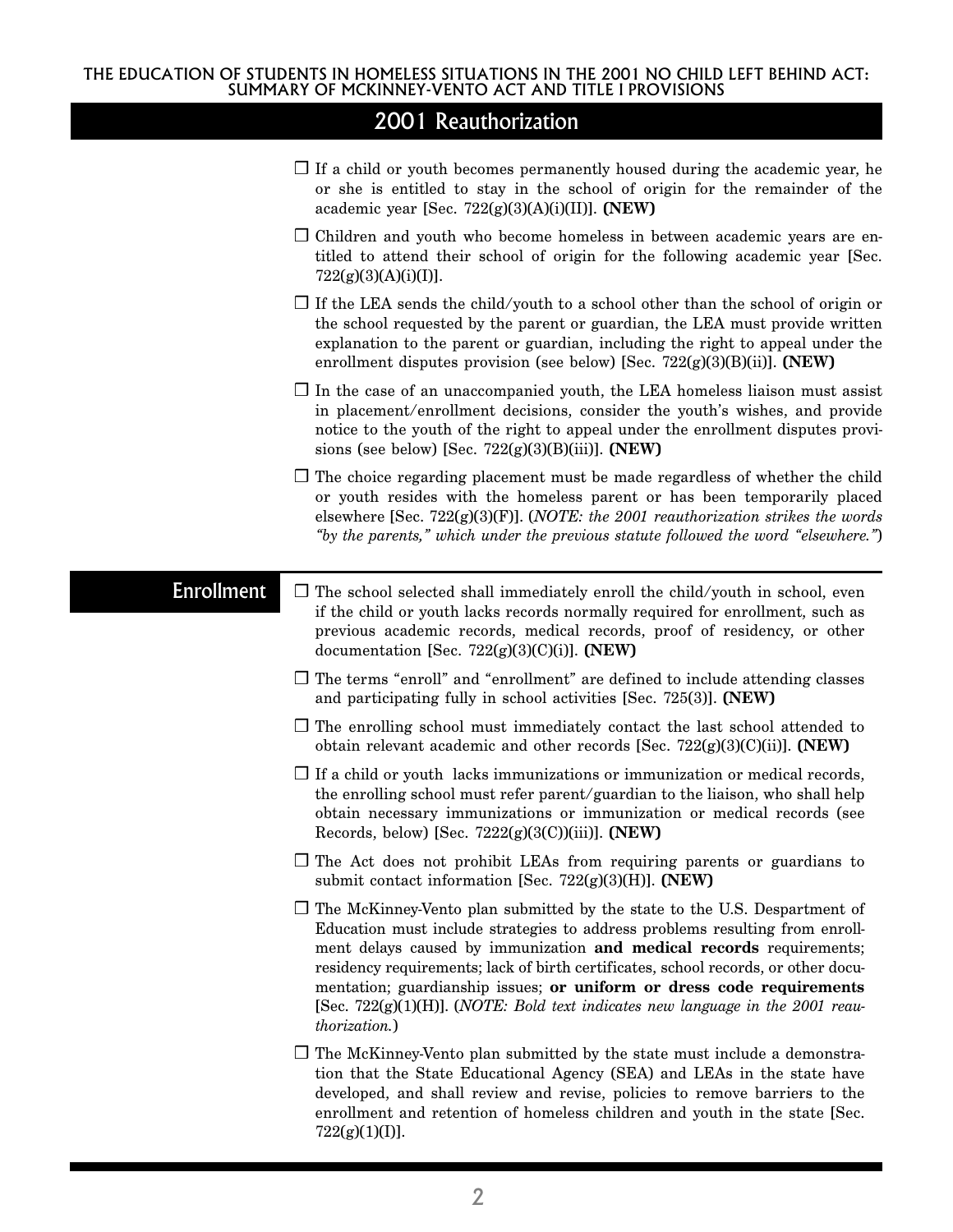|                               | 2001 Reauthorization                                                                                                                                                                                                                                                                                                                                                                                                                                                                                                                                                                                                                                                                                                                                                                                                                                                                                      |
|-------------------------------|-----------------------------------------------------------------------------------------------------------------------------------------------------------------------------------------------------------------------------------------------------------------------------------------------------------------------------------------------------------------------------------------------------------------------------------------------------------------------------------------------------------------------------------------------------------------------------------------------------------------------------------------------------------------------------------------------------------------------------------------------------------------------------------------------------------------------------------------------------------------------------------------------------------|
| <b>Resolution of Disputes</b> | $\Box$ The McKinney-Vento plan submitted by the state must include a description of<br>procedures for the prompt resolution of disputes regarding the educational<br>placement of homeless children and youth [Sec. $722(g)(1)(C)$ ].                                                                                                                                                                                                                                                                                                                                                                                                                                                                                                                                                                                                                                                                     |
|                               | $\Box$ If a dispute arises over school selection or enrollment, the child/youth must be<br>immediately admitted to the school in which he/she is seeking enrollment,<br>pending resolution of the dispute [Sec. $722(g)(3)(E)(i)$ ]. (NEW)                                                                                                                                                                                                                                                                                                                                                                                                                                                                                                                                                                                                                                                                |
|                               | $\Box$ The parent or guardian must be provided with a written explanation of the<br>school's decision on the dispute, including the right to appeal [Sec.<br>$722(g)(3)(E)(ii)$ . (NEW)                                                                                                                                                                                                                                                                                                                                                                                                                                                                                                                                                                                                                                                                                                                   |
|                               | $\Box$ The parent/guardian/youth must be referred to the liaison, who will carry out<br>the state's grievance procedure as expeditiously as possible after receiving<br>notice of the dispute [Sec. $722(g)(3)(E)(iii)$ ]. (NEW)                                                                                                                                                                                                                                                                                                                                                                                                                                                                                                                                                                                                                                                                          |
|                               | $\Box$ In the case of an unaccompanied youth, the homeless liaison shall ensure that<br>the youth is immediately enrolled in school pending resolution of the dispute<br>[Sec. $722(g)(3)(E)(iv)$ ]. (NEW)                                                                                                                                                                                                                                                                                                                                                                                                                                                                                                                                                                                                                                                                                                |
| <b>Records</b>                | $\Box$ Any record ordinarily kept by the school, including immunization or medical<br>records, academic records, birth certificates, guardianship records, and evalu-<br>ations for special services or programs, of each homeless child or youth must<br>be maintained so that the records are available, in a timely fashion, when a<br>child or youth enters a new school or school district and in a manner consistent<br>with Section 444 of the General Education Provisions Act [Section $722(g)(3)(D)$ ].<br>(NOTE: Words in bold text are new in the 2001 reauthorization.)                                                                                                                                                                                                                                                                                                                      |
| <b>Transportation</b>         | $\Box$ The state and its LEAs are required to adopt policies and practices to ensure<br>that transportation is provided, at the request of the parent or guardian (or in<br>the case of an unaccompanied youth, the liaison), to and from the school of<br>origin. If the homeless student continues to live in the area served by the LEA<br>in which the school of origin is located, that LEA must provide or arrange<br>transportation. If the homeless student moves to an area served by another<br>LEA, though continuing his or her education at the school of origin, the LEA of<br>origin and the LEA in which the student is living must agree upon a method to<br>apportion responsibility and costs for transportation to the school of origin. If<br>the LEAs cannot agree upon such a method, the responsibility and costs must<br>be shared equally [Section $722(g)(1)(J)(iii)$ ]. (NEW) |
|                               | $\Box$ In addition, LEAs must provide services to homeless children and youth that<br>are comparable to those received by other students in the school selected,<br>including transportation (see Comparable Services, below) [Section $722(g)(4)$ ].                                                                                                                                                                                                                                                                                                                                                                                                                                                                                                                                                                                                                                                     |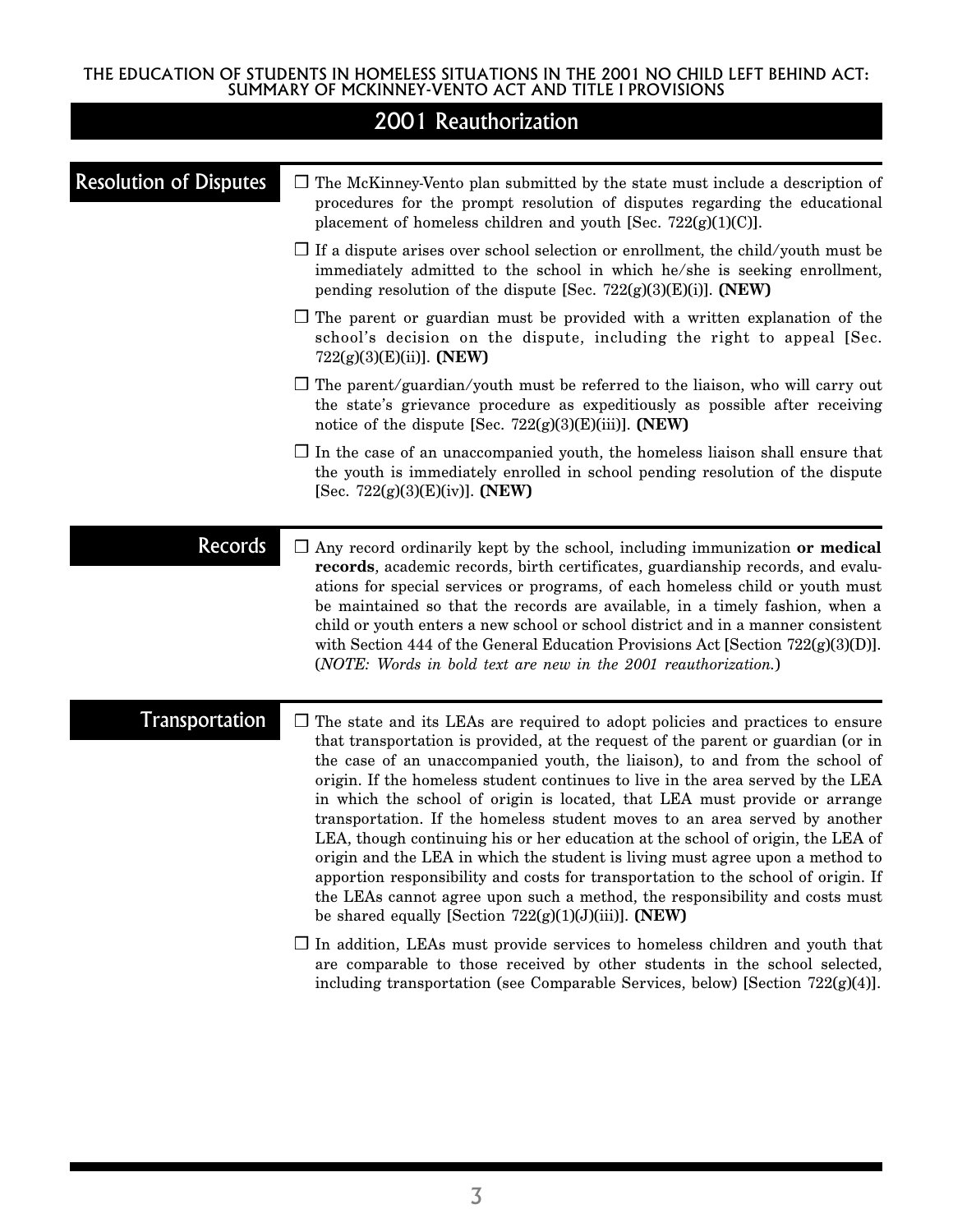| Access to<br><b>Comparable Services</b>     | $\Box$ Children and youth are to be provided services comparable to those received by<br>other students in the school selected, including transportation services and<br>education programs for which students meet eligibility criteria, such as ser-<br>vices provided under Title I or similar state or local programs, programs for<br>students with disabilities, programs for students with limited English profi-<br>ciency, vocational or technical programs, gifted and talented programs, and<br>school nutrition programs [Section 722(g)(4)]. (NOTE: 2001 law replaces "school<br>meals" programs with "school nutrition.")                                                                                               |
|---------------------------------------------|---------------------------------------------------------------------------------------------------------------------------------------------------------------------------------------------------------------------------------------------------------------------------------------------------------------------------------------------------------------------------------------------------------------------------------------------------------------------------------------------------------------------------------------------------------------------------------------------------------------------------------------------------------------------------------------------------------------------------------------|
|                                             | $\Box$ The McKinney-Vento plan submitted by the state must include a description of<br>procedures that ensure that homeless children have equal access to the same<br>public preschool programs administered by the state agency as provided to<br>other children in the state, that homeless youth and youth separated from<br>the public schools are identified and accorded equal access to appropri-<br>ate secondary education and support services, and that homeless children<br>and youth who meet the relevant eligibility criteria are able to participate in<br>federal, state, or local before- and after-school care programs [Sec. $722(g)(1)(F)$ ].<br>(NOTE: Words in bold text are new in the 2001 reauthorization.) |
| Academic<br>Achievement<br><b>Standards</b> | $\Box$ It is the policy of Congress that homeless children and youth should have<br>access to the education and other services they need to ensure that they have<br>an opportunity to meet the same challenging state student academic achieve-<br>ment standards to which all students are held [Sec. 721(4)]. (NOTE: The 2001<br>reauthorization replaces the phrase "performance" from the previous statute and<br>replaces it with "academic achievement.")                                                                                                                                                                                                                                                                      |
|                                             | $\Box$ The McKinney-Vento plan submitted by the state to the Secretary must include<br>a description of how homeless children and youth are or will be given the<br>opportunity to meet the same challenging state academic achievement stan-<br>dards all students are expected to meet [Sec. 722(g)(1)(A)]. (NOTE: The 2001<br>reauthorization replaces the phrase "student performance" from the previous stat-<br>ute and replaces it with "academic achievement.")                                                                                                                                                                                                                                                               |
| <b>LEA Liaisons</b>                         | $\Box$ All LEAs must designate an appropriate staff person, who may also be a<br>coordinator for other federal programs, as a LEA liaison for homeless chil-<br>dren and youth to perform duties described in paragraph 6(A) [Section<br>$722(g)(1)(J)(ii)$ ]. (NEW)                                                                                                                                                                                                                                                                                                                                                                                                                                                                  |
| <b>LEA Liaisons' Duties</b>                 | $\Box$ LEA liaisons must ensure that:                                                                                                                                                                                                                                                                                                                                                                                                                                                                                                                                                                                                                                                                                                 |
|                                             | $\Box$ Homeless children and youth are identified by school personnel and through<br>coordination activities with other entities and agencies. (NEW)                                                                                                                                                                                                                                                                                                                                                                                                                                                                                                                                                                                  |
|                                             | $\Box$ Homeless students enroll in, and have full and equal opportunity to<br>succeed in, the schools of the LEA (NOTE: Bold text represents new lan-<br>guage in the 2001 reauthorization).                                                                                                                                                                                                                                                                                                                                                                                                                                                                                                                                          |
| (continued next page)                       | $\Box$ Homeless families, children, and youth receive educational services for which<br>they are eligible, including Head Start, Even Start, and preschool programs                                                                                                                                                                                                                                                                                                                                                                                                                                                                                                                                                                   |
|                                             |                                                                                                                                                                                                                                                                                                                                                                                                                                                                                                                                                                                                                                                                                                                                       |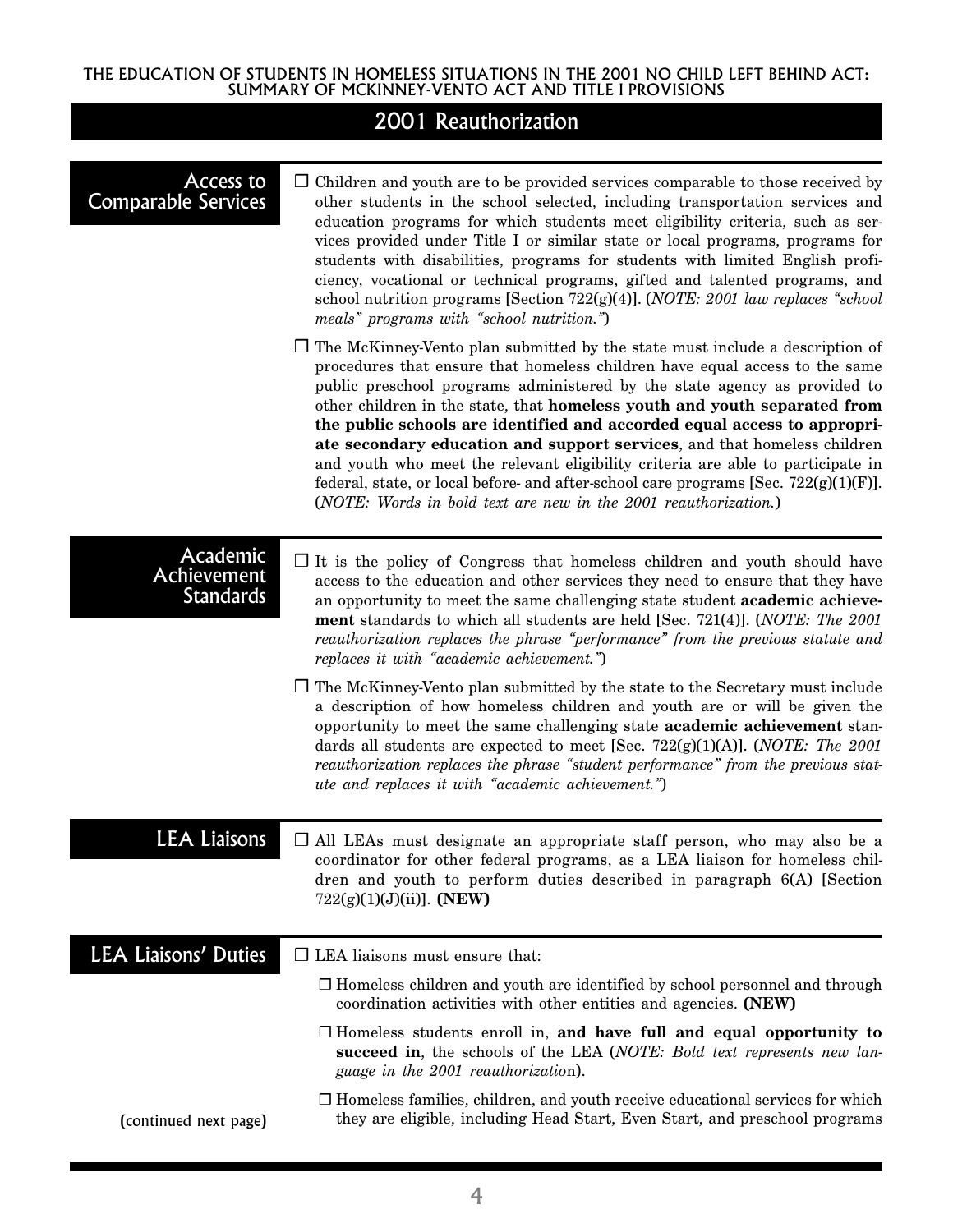| <b>LEA Liaisons' Duties</b><br>(continued) | administered by the LEA, and referrals to health, mental health, dental, and<br>other appropriate services.                                                                                                                                                                                                                                                                                                |
|--------------------------------------------|------------------------------------------------------------------------------------------------------------------------------------------------------------------------------------------------------------------------------------------------------------------------------------------------------------------------------------------------------------------------------------------------------------|
|                                            | $\Box$ Parents or guardians are informed of educational and related opportunities<br>available to their children and are provided with meaningful opportunities to<br>participate in the education of their children. (NEW)                                                                                                                                                                                |
|                                            | $\Box$ Public notice of the educational rights of homeless students is disseminated<br>where children and youth receive services under the Act (such as schools,<br>family shelters, and soup kitchens). (NEW)                                                                                                                                                                                             |
|                                            | $\Box$ Enrollment disputes are mediated in accordance with the Enrollment Dis-<br>putes Section, Sec. $722(g)(3)(E)$ . (NEW)                                                                                                                                                                                                                                                                               |
|                                            | $\Box$ The parent/guardian of a homeless child or youth, and any unaccompanied<br>youth, is fully informed of all transportation services, including to the school<br>of origin, and is assisted in accessing transportation services [Section<br>$722(g)(6)(A)$ ]. (NEW)                                                                                                                                  |
|                                            | $\Box$ Liaisons are required to assist unaccompanied youth in placement/enrollment<br>decisions, including considering the youth's wishes in those decisions and pro-<br>viding notice to the youth of the right to appeal such decisions under the<br>enrollment disputes provisions [Sec. $722(g)(3)(B)(iii)$ ]. (NEW)                                                                                   |
|                                            | $\Box$ Liaisons are required to ensure that unaccompanied youth are immediately<br>enrolled in school pending resolution of disputes that might arise over school<br>enrollment or placement [Sec. $722(g)(3)(E)(iv)$ ]. (NEW)                                                                                                                                                                             |
|                                            | $\Box$ Liaisons are required to assist children and youth who do not have immuniza-<br>tions, or immunization or medial records, to obtain necessary immunizations<br>or immunization or medical records [Sec. $722(g)(3)(C)(iii)$ ]. (NEW)                                                                                                                                                                |
|                                            | $\Box$ State coordinators and LEAs must inform school personnel, service providers,<br>and advocates who work with homeless families of the duties of the liaison [Sec.<br>$722(g)(6)(B)$ ].                                                                                                                                                                                                               |
|                                            | $\Box$ As part of their duties, liaisons are required to collaborate and coordinate with<br>state coordinators and community and school personnel responsible for the<br>provision of education and related services to homeless children and youth<br>[Sec. 722(g)(6)(C)]. (NEW)                                                                                                                          |
| Segregation                                | $\Box$ It is the policy of the Congress that homelessness alone is not sufficient reason<br>to separate students from the mainstream school environment [Sec.721(3)].<br>(NOTE: The 2001 reauthorization replaces "should not be" from the previous<br>statute and replaces it with "is not.")                                                                                                             |
|                                            | $\Box$ States that receive McKinney-Vento Act assistance are prohibited from segre-<br>gating homeless students in separate schools, separate programs within schools,<br>or separate settings within schools, except as is described below [Sec. $722(e)(3)$ ]:                                                                                                                                           |
| (continued next page)                      | $\Box$ States that have a separate school operated in FY2000 in a "covered county"<br>are excluded from the prohibition and are eligible to receive McKinney funds<br>providing that the schools and the LEAs that the homeless children enrolled<br>in the separate schools are entitled to attend meet the requirements set<br>forth in this section. (Covered counties are Orange County, CA; San Diego |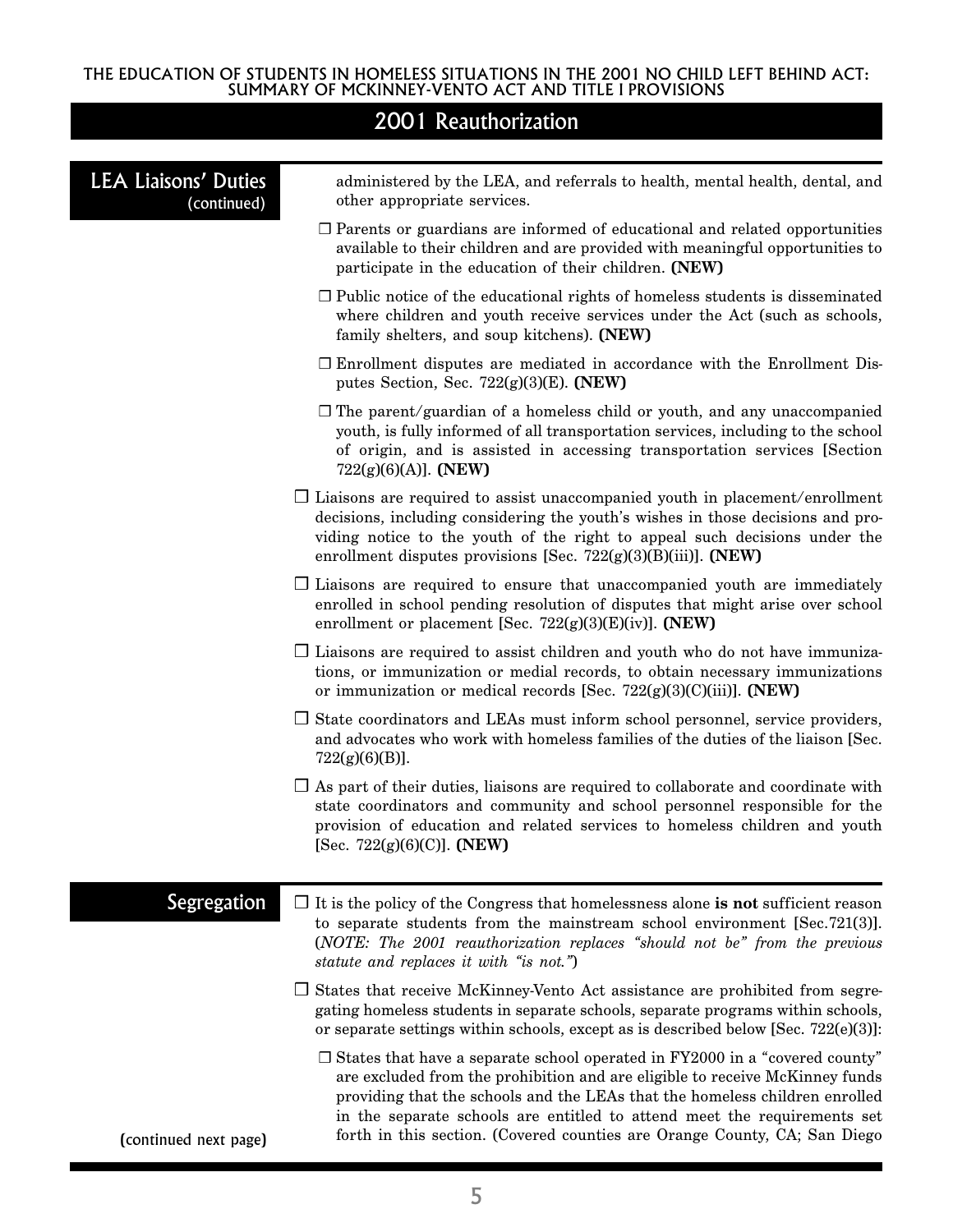| Segregation<br>(continued)                      | County, CA; San Joaquin County, CA; and Maricopa County, AZ.) Among<br>these requirements are provision of notice about choice of schools signed by<br>parents, efforts to remove barriers that lead to the creation of separate<br>schools, a prohibition on other schools referring children to separate schools,<br>and no new school sites [Sec. $722(e)(3)(B)$ ].                                                                                                                                                   |
|-------------------------------------------------|--------------------------------------------------------------------------------------------------------------------------------------------------------------------------------------------------------------------------------------------------------------------------------------------------------------------------------------------------------------------------------------------------------------------------------------------------------------------------------------------------------------------------|
|                                                 | $\Box$ If McKinney-Vento services are provided on school grounds, schools must<br>not provide services in settings within a school that segregate homeless<br>children and youth from other children and youth, except as is necessary for<br>short periods of time for health and safety emergencies or to provide tempo-<br>rary, special, and supplementary services [Sec. $723(a)(2)(B)(ii)$ ]. (NEW)                                                                                                                |
|                                                 | $\Box$ States and LEAs are required to adopt policies and practices to ensure that<br>homeless children and youth are not segregated on the basis of their status<br>as homeless or stigmatized [Sec.722(g)(1)(J)(J)]. ( <i>NOTE</i> : The 2001 reauthoriza-<br>tion replaces "isolated" in the previous statute with "segregated on the basis of<br><i>their status as homeless.</i> ")                                                                                                                                 |
|                                                 | $\Box$ LEA applications for McKinney-Vento Act funds must include a description of<br>policies and procedures, consistent with the prohibition on segregation<br>(see above), that the agency will implement to ensure that activities carried out<br>by the agency will not isolate or stigmatize homeless children and youth [Sec.<br>$723(b)(5)$ ]. ( <i>NOTE</i> : The language in bold is new in the 2001 reauthorization.)                                                                                         |
|                                                 | $\Box$ Services provided with McKinney-Vento Act funds must not replace the regular<br>academic program and must be designed to expand upon or improve services<br>provided as part of the school's regular academic program [Sec. $723(a)(3)$ ].                                                                                                                                                                                                                                                                        |
| <b>Statewide</b><br><b>Technical Assistance</b> | $\Box$ The Office of State Coordinator is required to provide technical assistance, in<br>coordination with local liaisons, to LEAs in order to ensure statewide compliance<br>with paragraphs 3 through 7 of subsection g (school choice/placement, best inter-<br>est determination, enrollment, enrollment disputes, records, comparable services,<br>coordination, local liaison duties, and review and revision of policies) and with<br>Sec. 722(e)(3) (the prohibition on segregation) [Section 722(f)(6)]. (NEW) |
|                                                 | $\Box$ The McKinney-Vento plan submitted by the state must indicate what technical<br>assistance the state will furnish to LEAs and how compliance efforts will be<br>coordinated with local liaisons [Sec. $722(g)(2)(B)$ ]. (NEW)                                                                                                                                                                                                                                                                                      |
| <b>Statewide Reservation</b><br>of Funds        | States must distribute at least 75% of their McKinney-Vento allocation to LEAs,<br>$\Box$<br>except that states funded at the minimum level must distribute at least 50% of<br>their McKinney-Vento Act allocations to LEAs [Section 722(e)(1)]. (NEW)                                                                                                                                                                                                                                                                   |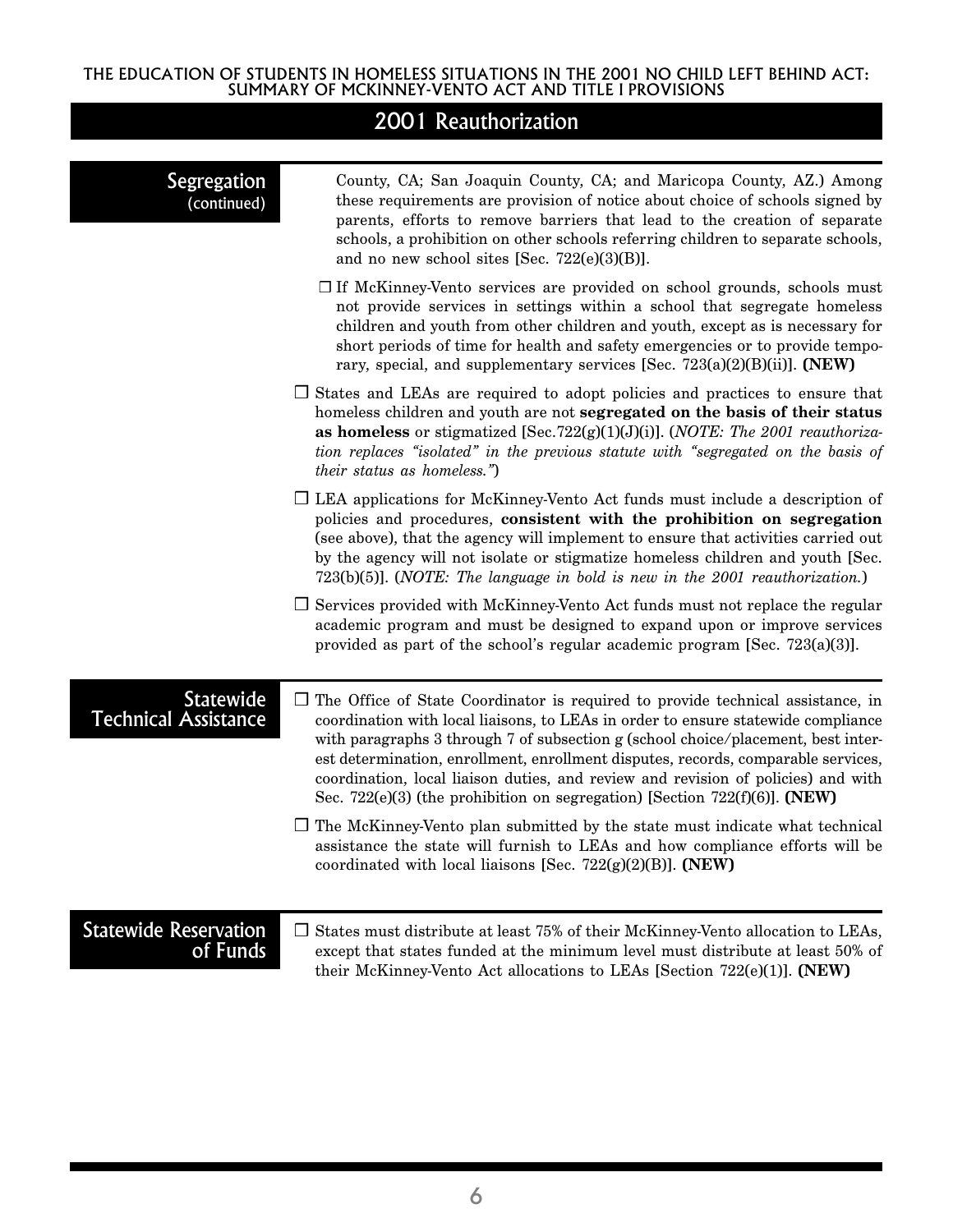|  |  |  | 2001 Reauthorization |
|--|--|--|----------------------|
|  |  |  |                      |

| Definitions                              | $\Box$ The term "homeless child and youth" means                                                                                                                                                                                                                                                                                                                                                                                                                                                                                                                                                                                                                                                                                                |  |  |
|------------------------------------------|-------------------------------------------------------------------------------------------------------------------------------------------------------------------------------------------------------------------------------------------------------------------------------------------------------------------------------------------------------------------------------------------------------------------------------------------------------------------------------------------------------------------------------------------------------------------------------------------------------------------------------------------------------------------------------------------------------------------------------------------------|--|--|
|                                          | $\Box$ Children and youth who lack a fixed, regular, and adequate night time resi-<br>dence and includes children and youth who are sharing the housing of<br>other persons due to loss of housing, economic hardship, or a similar<br>reason; are living in motels, hotels, trailer parks, or camping grounds due<br>to lack of alternative adequate accommodations; are living in emergency or<br>transitional shelters; are abandoned in hospitals; or are awaiting foster<br>care placement.                                                                                                                                                                                                                                                |  |  |
|                                          | $\Box$ Children and youth who have a primary night time residence that is a private<br>or public place not designed for or ordinarily used as a regular sleeping<br>accommodation for human beings.                                                                                                                                                                                                                                                                                                                                                                                                                                                                                                                                             |  |  |
|                                          | $\Box$ Children and youth who are living in cars, parks, public spaces, abandoned<br>buildings, substandard housing, bus or train stations, or similar settings.                                                                                                                                                                                                                                                                                                                                                                                                                                                                                                                                                                                |  |  |
|                                          | $\Box$ Migratory children who qualify as homeless because they are living in cir-<br>cumstances described above [Sec. 725]. (NEW)                                                                                                                                                                                                                                                                                                                                                                                                                                                                                                                                                                                                               |  |  |
|                                          | $\Box$ The term "unaccompanied youth" includes a youth not in the physical custody<br>of a parent or guardian. (NEW)                                                                                                                                                                                                                                                                                                                                                                                                                                                                                                                                                                                                                            |  |  |
|                                          | $\Box$ The terms "enroll" and "enrollment" include attending classes and participat-<br>ing fully in school activities. (NEW)                                                                                                                                                                                                                                                                                                                                                                                                                                                                                                                                                                                                                   |  |  |
| Coordination and<br><b>Collaboration</b> | $\Box$ The State Coordinator for the Education of Homeless Children and Youth is<br>required to facilitate coordination between the SEA, the state social services<br>agency, and other agencies (including agencies providing mental health<br>services) to provide services to homeless children, including preschool-aged<br>homeless children, youths, and families of such children and youths [Sec.<br>$722(f)(4)$ ]. (NOTE: Text in bold represents new language in the 2001 reauthoriza-<br>tion).                                                                                                                                                                                                                                      |  |  |
|                                          | $\Box$ In order to improve the provision of comprehensive services, the State Coordi-<br>nator is required to coordinate and collaborate work with educators, including<br>child development and preschool program personnel, providers of services to<br>homeless and runaway children and youths and homeless families (including<br>domestic violence agencies, shelter operators, transitional housing facilities,<br>runaway and homeless youth centers, and transitional living programs for home-<br>less youths), local liaisons, and community organizations and groups<br>representing homeless children, youth, and families [Sec. 722(f)(5)]. ( <i>NOTE</i> :<br>Text in bold represents new language in the 2001 reauthorization). |  |  |
|                                          | $\Box$ As part of their duties, liaisons are required to collaborate and coordinate with<br>state coordinators and community and school personnel responsible for the<br>provision of education and related services to homeless children and youth<br>[Sec. 722 $(g)(6)(C)$ ]. (NEW)                                                                                                                                                                                                                                                                                                                                                                                                                                                           |  |  |
| (continued next page)                    | $\Box$ LEAs that receive McKinney subgrants are required to coordinate the provision<br>of McKinney-Vento-funded services with local social service agencies and other<br>agencies or programs providing services to homeless children and youth and<br>their families, including services and programs funded under the Runaway and<br>Homeless Youth Act $[Sec.722(g)(5)(A)(i)].$                                                                                                                                                                                                                                                                                                                                                             |  |  |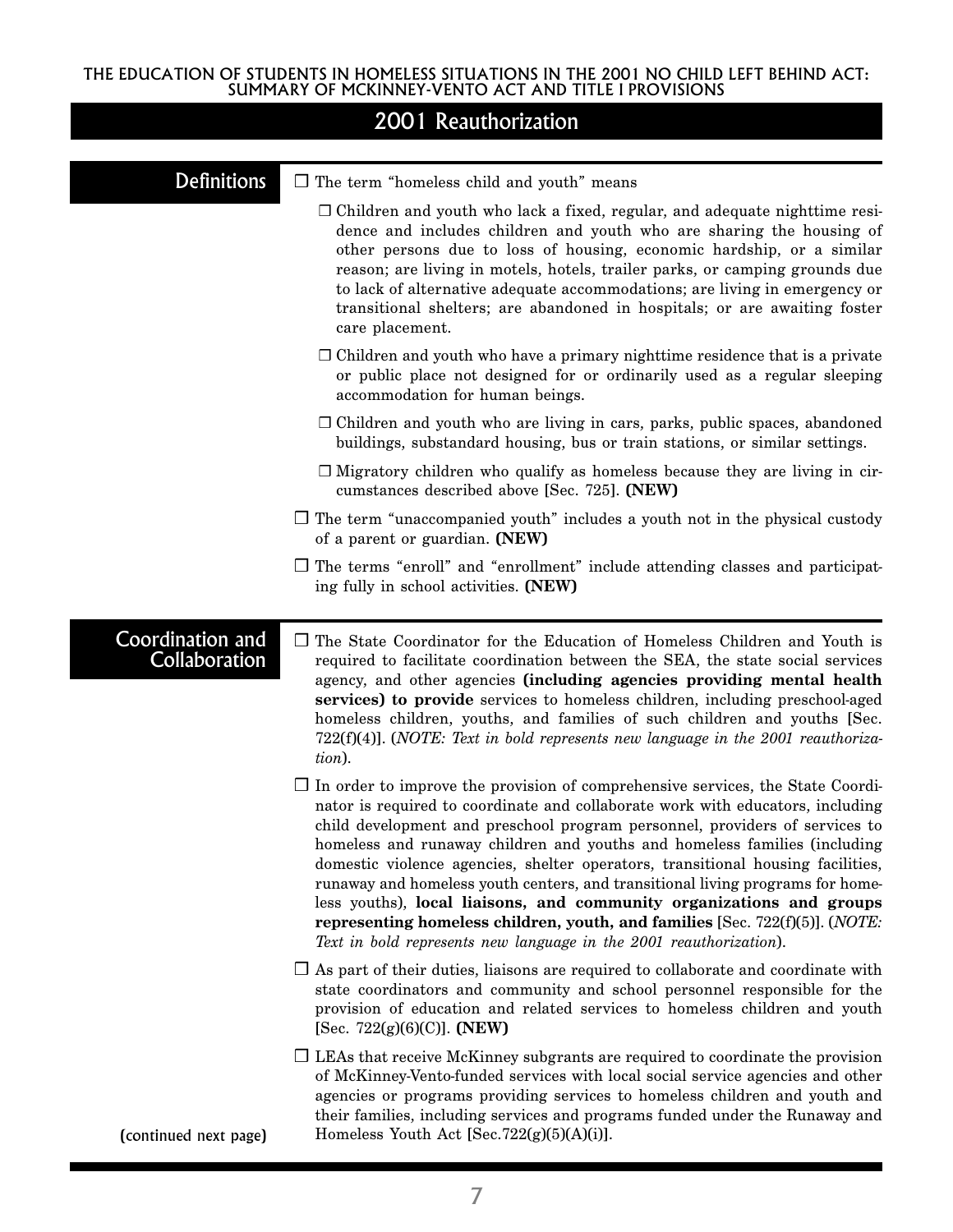|                                                         | 2001 Reauthorization                                                                                                                                                                                                                                                                                                                                                                                                                                  |
|---------------------------------------------------------|-------------------------------------------------------------------------------------------------------------------------------------------------------------------------------------------------------------------------------------------------------------------------------------------------------------------------------------------------------------------------------------------------------------------------------------------------------|
| Coordination and<br><b>Collaboration</b><br>(continued) | $\Box$ LEAs that receive McKinney subgrants are required to coordinate with other<br>LEAs on interdistrict issues, such as transportation or transfer of school records<br>$[Sec.722(g)(5)(A)(ii)]$ . (NEW)                                                                                                                                                                                                                                           |
|                                                         | $\Box$ If applicable, SEAs and LEAs that receive McKinney-Vento Act funding must<br>coordinate with state and local housing agencies responsible for developing the<br>comprehensive housing affordability strategy of the Cranston-Gonzalez National<br>Affordable Housing Act to minimize educational disruption for students who<br>become homeless [Sec.722 $(g)(5)(B)$ ].                                                                        |
|                                                         | $\Box$ The coordination efforts of LEAs that receive McKinney-Vento funds must be<br>designed to ensure that homeless children and youth have access and reason-<br>able proximity to available education and related support services and to raise<br>the awareness of school personnel and service providers of the effects of short-<br>term stays in a shelter and other challenges associated with homelessness [Sec.<br>$722(g)(5)(C)$ ]. (NEW) |
| <b>Subgrant Awards</b>                                  | $\Box$ States are required to award competitive subgrants to school districts based<br>on need of agencies for assistance and quality of the application submit-<br><b>ted</b> [(Sec. 723(c)(1)]. ( <i>NOTE: Text in bold represents new language in the 2001</i><br>reauthorization.)                                                                                                                                                                |
|                                                         | $\Box$ In determining need, states may consider the number of homeless students within<br>the area served by the agency and must consider the needs of such students and<br>the ability of the agency to meet such needs. States may also consider:                                                                                                                                                                                                   |
|                                                         | $\Box$ The extent to which the proposed use of funds would facilitate the enroll-<br>ment, retention, and educational success of homeless children and youth.                                                                                                                                                                                                                                                                                         |
|                                                         | $\Box$ The extent to which the application reflects coordination with other local<br>and state agencies that serve homeless children and youth and describes<br>how the grantee will meet the LEA requirements under 722(g)(3).                                                                                                                                                                                                                       |
|                                                         | $\Box$ The extent to which the applicant exhibits in the application and in current<br>practice a commitment to education for all homeless children and youth.                                                                                                                                                                                                                                                                                        |
|                                                         | $\Box$ Such other criteria as the agency determines appropriate [(Sec. 723(c)(2)].<br>[NOTE: The 2001 reauthorization replaces "as well as the state plan required<br>by Section $722(g)$ " with "describes how the applicant will meet the requirements<br>of $722(g)(3)$ "].                                                                                                                                                                        |
|                                                         | $\Box$ In determining quality of applications, states must consider:                                                                                                                                                                                                                                                                                                                                                                                  |
|                                                         | $\Box$ The applicant's needs assessment provided as part of the LEA application<br>and the likelihood that the program presented in the application will meet<br>such needs.                                                                                                                                                                                                                                                                          |
|                                                         | $\Box$ The types, intensity, and coordination of the services to be provided by the<br>program.                                                                                                                                                                                                                                                                                                                                                       |
|                                                         | $\Box$ The involvement of parents or guardians.                                                                                                                                                                                                                                                                                                                                                                                                       |
|                                                         | $\Box$ The extent to which homeless children and youth are integrated into regular<br>education programs.                                                                                                                                                                                                                                                                                                                                             |
| (continued next page)                                   | $\Box$ The quality of the applicant's evaluation plan.                                                                                                                                                                                                                                                                                                                                                                                                |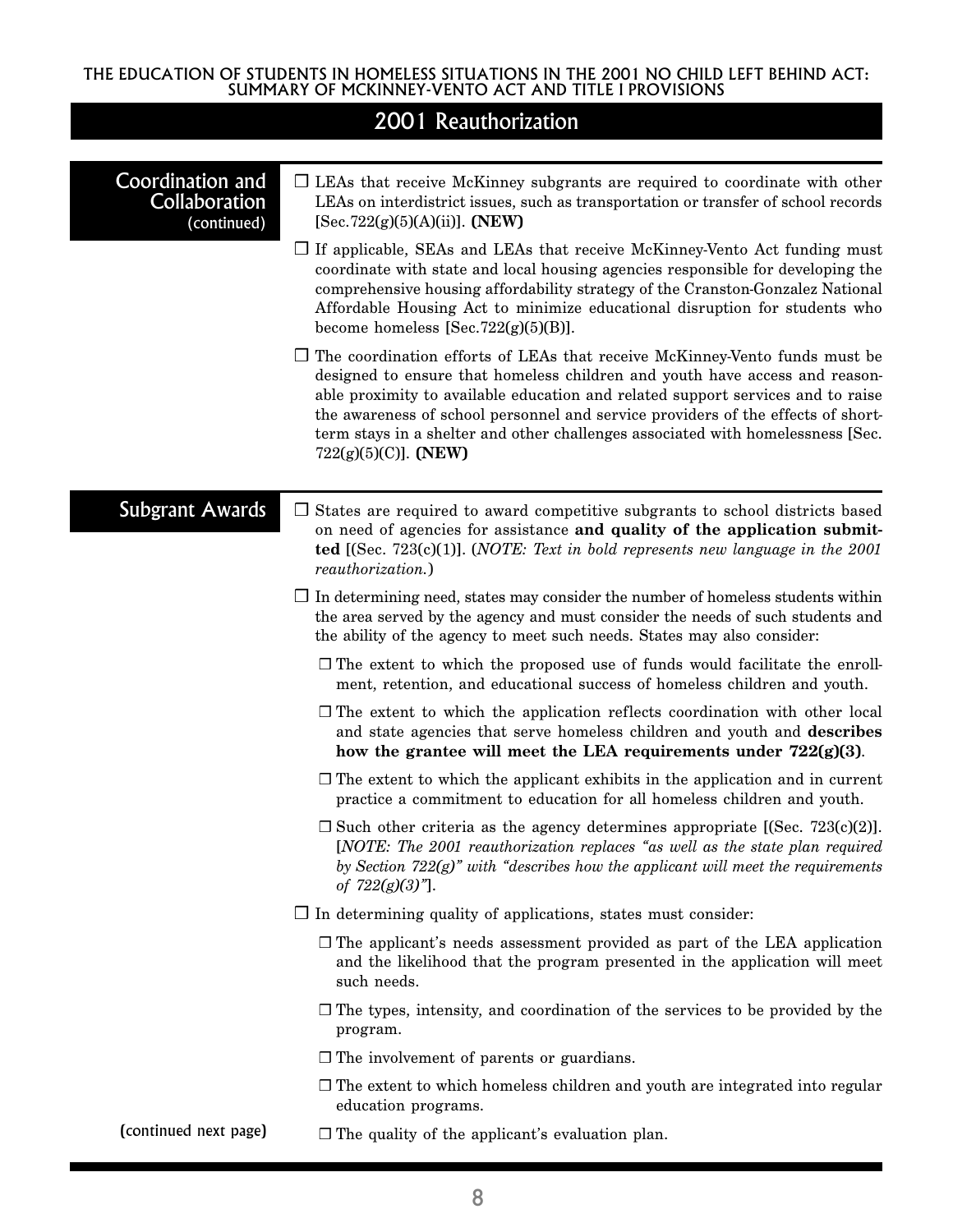| <b>Subgrant Awards</b><br>(continued)  | $\Box$ The extent to which services provided under the subtitle will be coordi-<br>nated with other available services.                                                                                                                                                                                                                                                                                                                                               |  |  |
|----------------------------------------|-----------------------------------------------------------------------------------------------------------------------------------------------------------------------------------------------------------------------------------------------------------------------------------------------------------------------------------------------------------------------------------------------------------------------------------------------------------------------|--|--|
|                                        | $\Box$ Such other measures as the state may consider indicative of a high-quality<br>program, such as the extent to which the LEA will provide case manage-<br>ment or related services to unaccompanied youth [(Sec. 723(c)(2)]. (NEW)                                                                                                                                                                                                                               |  |  |
| <b>State</b><br><b>Data Collection</b> | $\Box$ State coordinators are required to gather information on the problems home-<br>less children face in accessing school, the identification of special needs, progress<br>made in addressing those problems and needs, and the success of the programs<br>under the subtitle [Sec. 722(f)(1)]. ( <i>NOTE</i> : The 2001 reauthorization eliminates<br>previous statutory requirements for states to provide an estimate of the number of<br>children and youth.) |  |  |
|                                        | $\Box$ State coordinators must collect and transmit to the Secretary, at such time and<br>in such manner as the Secretary may require, a report containing such infor-<br>mation as the Secretary determines is necessary to assess the educational<br>needs of homeless children and youth [Sec. 722(f)(3)]. (NEW)                                                                                                                                                   |  |  |
| <b>Federal Activity</b>                | $\Box$ The Secretary is required to use a peer review process in reviewing McKinney-<br>Vento state plans and is required to evaluate whether state laws, policies, and<br>practices described in the plan adequately address the problems of homeless<br>children and youth relating to access to education and placement as described<br>in the plan [Sec. $724(a)$ ].                                                                                              |  |  |
|                                        | $\Box$ The Secretary is required to provide support and technical assistance to SEAs<br>to assist in carrying out their responsibilities under the subtitle, if it is re-<br>quested by SEAs [Sec. 724(b)].                                                                                                                                                                                                                                                           |  |  |
|                                        | $\Box$ The Secretary is required to create a public notice of the educational rights of<br>homeless children and youth and disseminate such notice nationwide and to<br>other federal agencies, programs, and grantees, including Head Start grantees,<br>health care for the homeless projects, emergency food and shelter grantees, and<br>homeless assistance programs administered by the Department of Housing and<br>Urban Development [Sec. 724(c)]. (NEW)     |  |  |
|                                        | $\Box$ The Secretary is required to conduct evaluation and dissemination activities of<br>programs [Sec. $724(d)$ ].                                                                                                                                                                                                                                                                                                                                                  |  |  |
|                                        | $\Box$ The Secretary is required to determine the extent to which SEAs are ensuring<br>that each homeless child and homeless youth has access to a free, appropriate<br>public education, based on information received from the states and gathered<br>by the Secretary [Sec. $724(f)$ ].                                                                                                                                                                            |  |  |
| (continued next page)                  | $\Box$ The Secretary is required to publish school enrollment guidelines in the Federal<br>Register that describe successful ways in which a state may assist LEAs to<br>immediately enroll homeless students and how states can review and revise<br>state requirements on immunization, school, or medical records in order to<br>enroll homeless students immediately [Sec. 724(g)]. (NEW)                                                                         |  |  |
|                                        |                                                                                                                                                                                                                                                                                                                                                                                                                                                                       |  |  |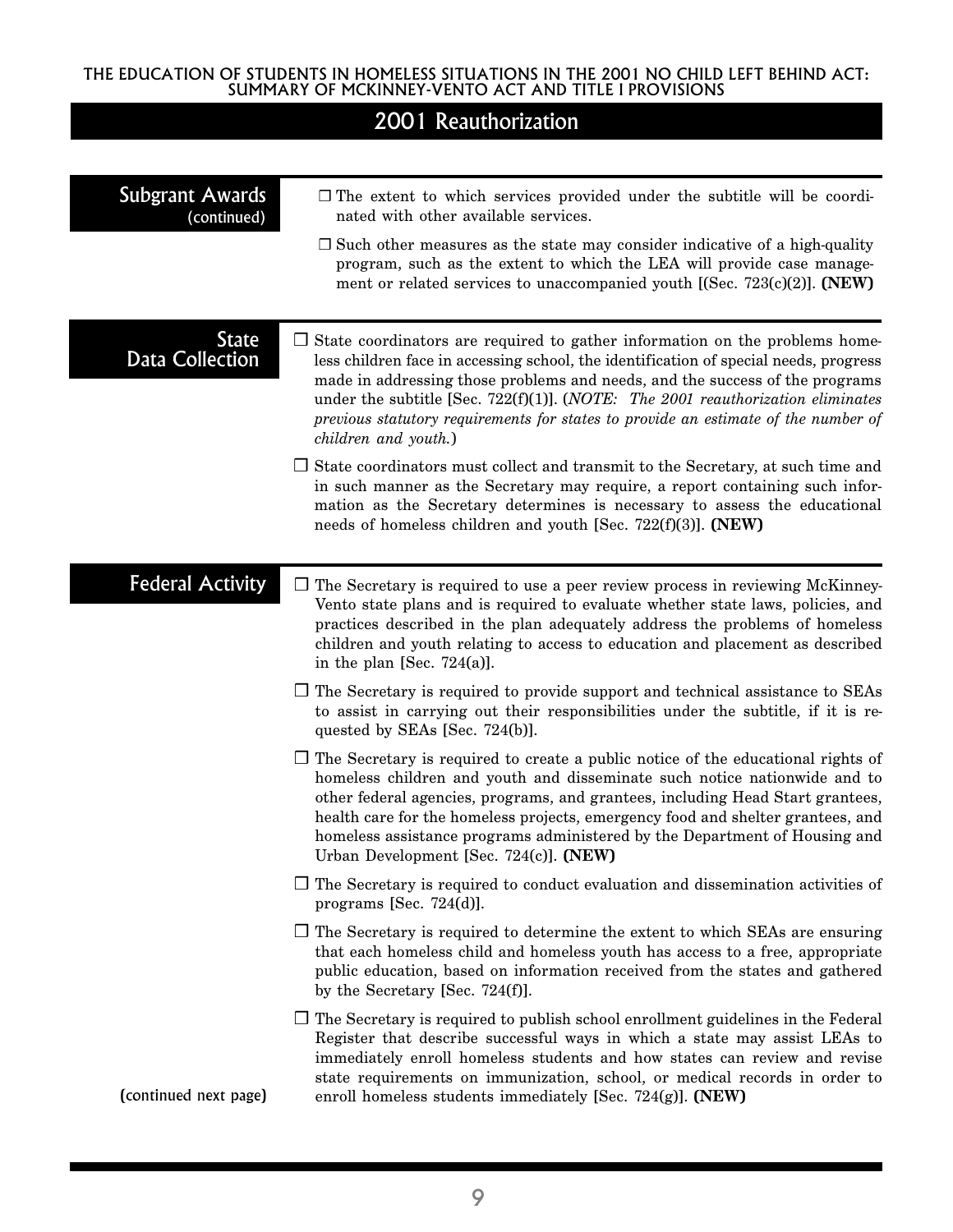|  | 2001 Reauthorization |
|--|----------------------|
|  |                      |

| <b>Federal Activity</b> |
|-------------------------|
| (continued)             |

- ❒ The Secretary is required to periodically collect and disseminate data and information on the number and location of homeless children and youth, the educational services they receive, the extent to which their educational needs are being met, and such other data and information as the Secretary determines to be necessary and relevant. The Secretary is required to coordinate data collection and dissemination with the agencies and entities that receive McKinney-Vento funds and administer McKinney-Vento programs [(Sec. 724(h)]. **(NEW)**
- ❒ The Secretary is required to submit a report to the President and to Congress on the status of the education of homeless children and youth, including information on the education of homeless children and youth and the actions of the Secretary and the effectiveness of McKinney-Vento programs, not later than four years after the date of enactment [Sec. 724(i)]. (*NOTE: The 2001 reauthorization changes this provision by eliminating the requirement to submit a report every three years and by requiring more specific content in the report*).

### Funding

- ❒ No state shall receive less than the greater of \$150,000, one-quarter of one percent of the overall appropriation, or the amount the state received in FY2001. If there are insufficient funds to allot to each state the minimum amount, the Secretary must ratably reduce the allotments to all states based on the proportionate share that each state received in the preceding fiscal year [Sec. 722(c)(1)].
- ❒ \$70 million is authorized for FY2002 and such sums as may be necessary for fiscal years  $2003$  through  $2007$  (Sec. 726).<sup>1</sup>

*<sup>1</sup> The authorized funding level is the ceiling, or maximum amount, that Congress sets for a program. The amount of funding that is actually provided is determined annually by the congressional appropriations process. In FY2002, Congress appropriated \$50 million for the EHCY program.*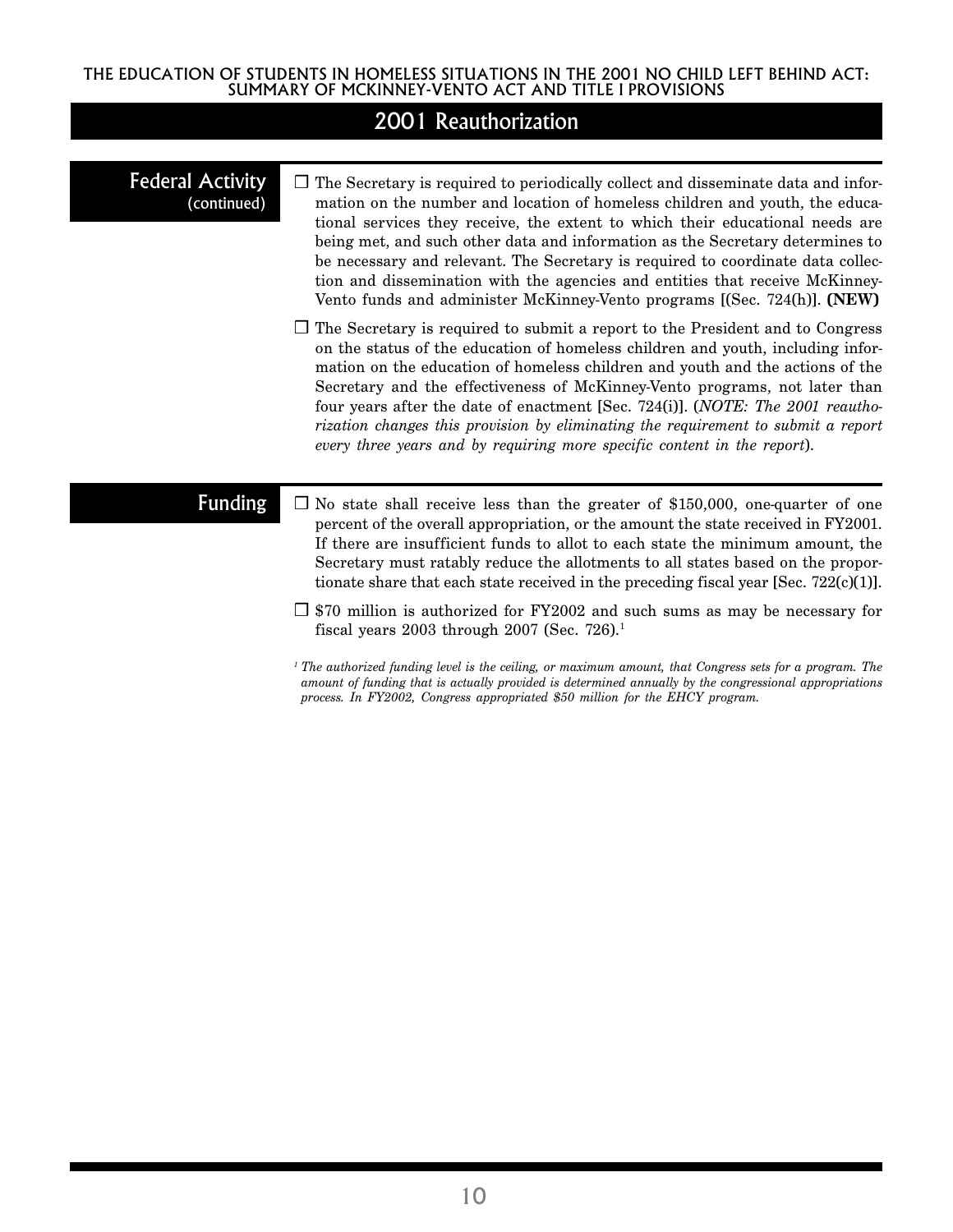# Amendments to Title I of the Elementary and Secondary Education Act

| <b>State Plans</b>                           | $\Box$ Any state desiring to receive funding under Title I, Part A, must submit a plan<br>to the Secretary that is coordinated with the McKinney-Vento Homeless Assis-<br>tance Act [Section 1111 (a)(1)]. $(NEW)$                                                                                                                                                                                                                                                                                                                                                                                                                                                                 |
|----------------------------------------------|------------------------------------------------------------------------------------------------------------------------------------------------------------------------------------------------------------------------------------------------------------------------------------------------------------------------------------------------------------------------------------------------------------------------------------------------------------------------------------------------------------------------------------------------------------------------------------------------------------------------------------------------------------------------------------|
| Local Plans                                  | $\Box$ An LEA may receive funding under Title I, Part A, only if the LEA has on file<br>with the State Educational Agency a plan, approved by the SEA, that is<br>coordinated with the McKinney-Vento Homeless Assistance Act [Section<br>$1112(a)(1)$ . (NEW)                                                                                                                                                                                                                                                                                                                                                                                                                     |
|                                              | $\Box$ Each LEA Title I plan must include a description of the services that will be<br>provided to homeless children, including services provided with funds from the<br>Reservation of Funds set-aside (see below) [Section 1112(b)(1)(0)]. (NEW)                                                                                                                                                                                                                                                                                                                                                                                                                                |
| <b>Reservation of Funds</b>                  | $\Box$ LEAs must reserve such funds as are necessary to provide services comparable<br>to those provided to children in Title I, Part A,-funded schools to serve home-<br>less children who do not attend participating schools, including providing edu-<br>cationally related support services to children in shelters and other locations<br>where children may live [Section 1113(c)(3)(A)]. ( <i>NOTE: The 2001 reauthori-</i><br>zation strikes the phrase "where appropriate, eligible," which appeared under the<br>previous statute before "homeless children." The 2001 reauthorization adds "and<br>other locations where children may live" after the word "shelters." |
| <b>Targeted Assistance</b><br><b>Schools</b> | $\Box$ A child who is homeless and attending any school in the LEA is eligible for<br>services in a Targeted Assistance School Program [Sec. $1115(b)(2)(E)$ ]. ( <i>NOTE</i> :<br>The 2001 reauthorization strikes "may be eligible" from the previous statute and<br>replaces it with "is eligible.")                                                                                                                                                                                                                                                                                                                                                                            |